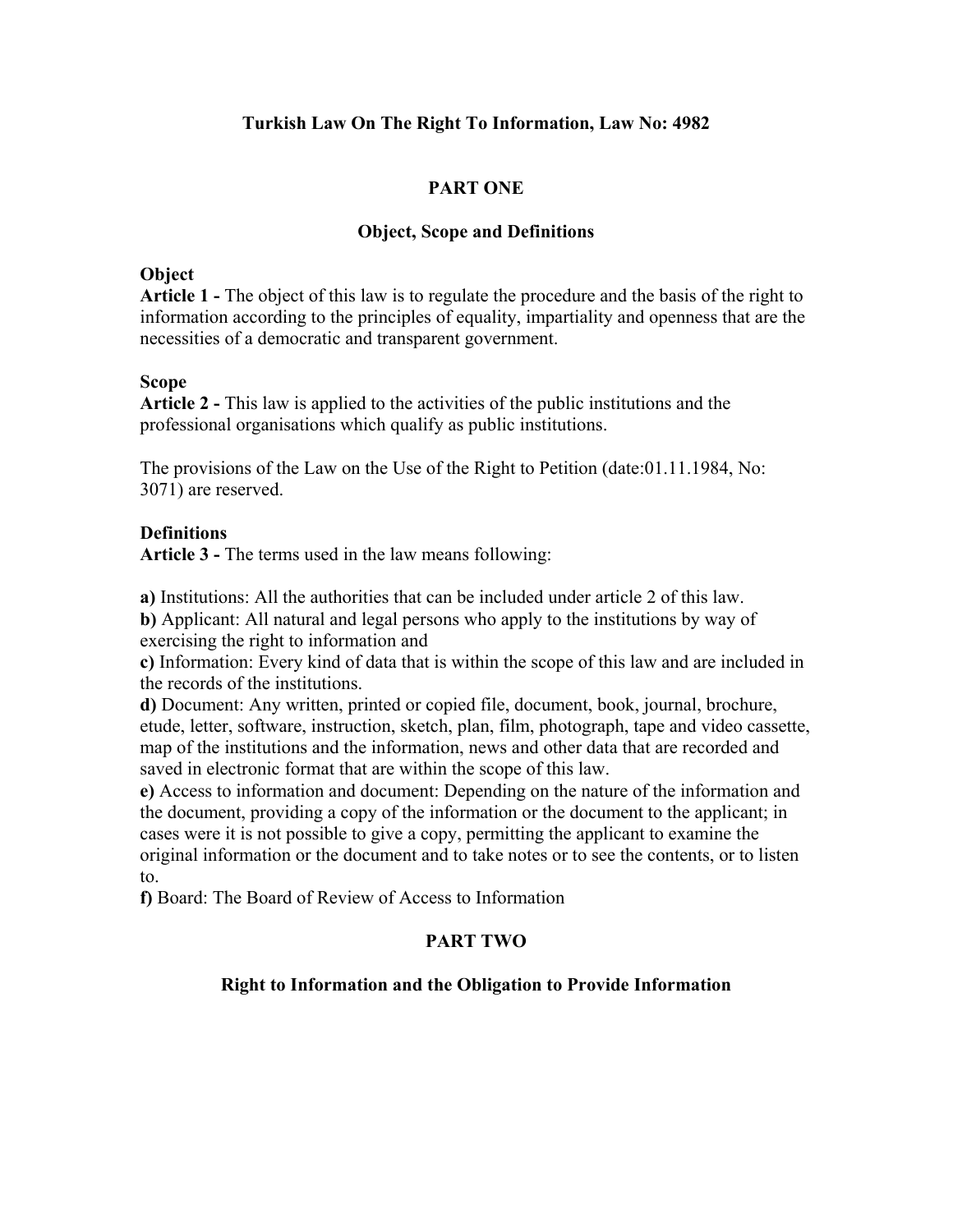#### **Right to Information**

**Article 4 -** Everyone has the right to information.

Foreigners domiciled in Turkey and the foreign legal entities operating in Turkey can exercise the right in this law, on the condition that the information that they require is related to them or the field of their activities; and on the basis of the principle of reciprocity.

The rights and the obligations of Turkey under the international conventions are reserved.

#### **The Obligation to Provide Information**

**Article 5 -** The institutions are required to apply administrative and technical measures to provide every kind of information and document, with the exceptions set out in this law, to provide the information for applicants; and to review and decide on the applications for access information promptly, effectively and correctly.

The other legal regulations which are incompatible with the provisions contained herein shall cease to be applicable as of the date this Act comes into force

## **PART THREE**

## **Application for Access to Information**

#### **Procedure of Application**

**Article 6 -** The application for the access to information is made through a petition that includes the name, surname, residence or the work address of the applicant and the signature; where the applicant is a company, its title and the address, and the signature of the authorised person together with a certificate of authorisation, to the institution that possesses the information or the document. The application can be made also through electronic or other types of communication tools, if the identity and the signature of the applicant can be legally determined.

The information and the document that is required must be specified in the petition.

#### **The Quality of the Information or the Document that can be required**

**Article 7 -** The application for access to information should relate to the information or the document that the institutions which are applied posses or should have possessed due to their tasks and activities.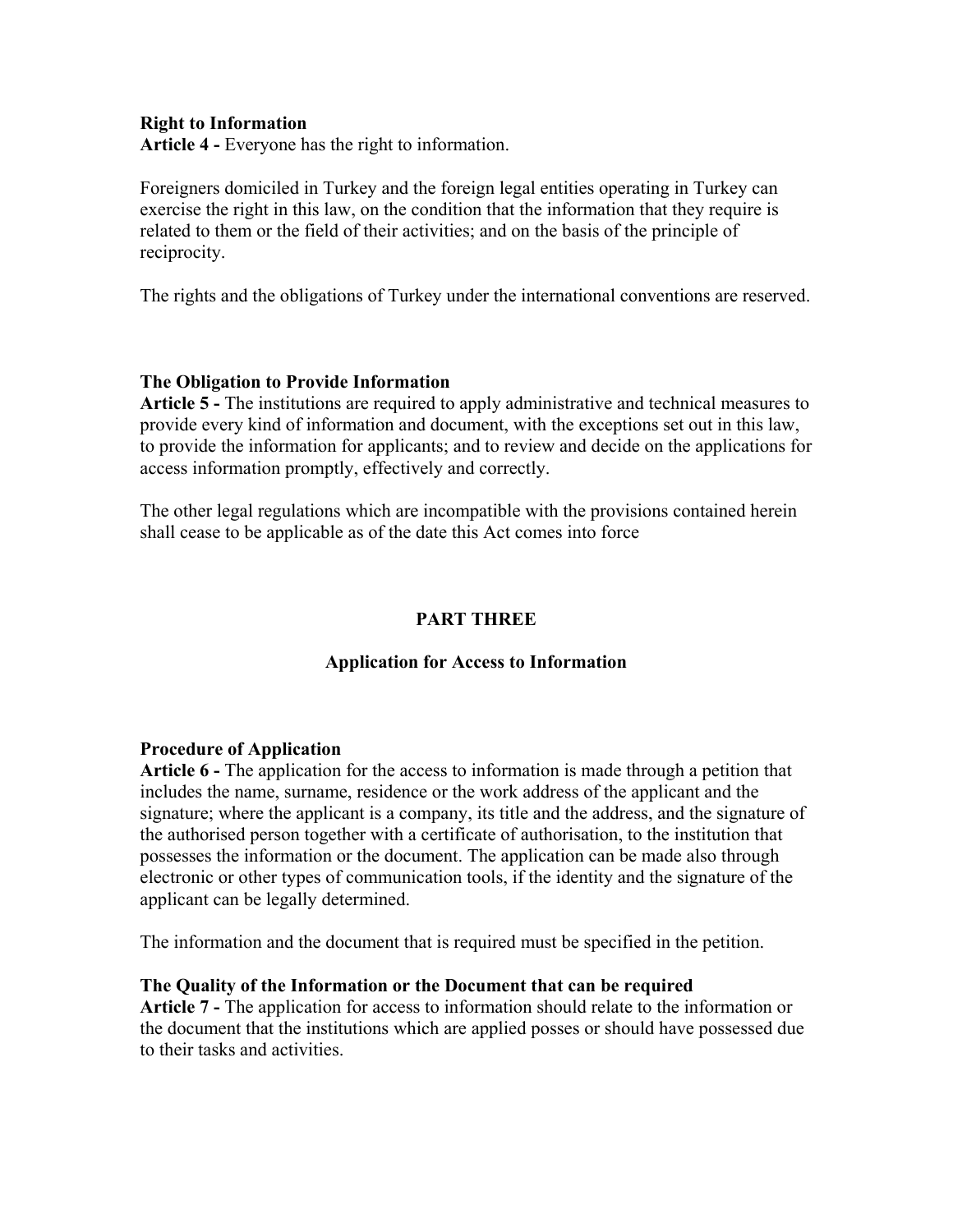The institutions may turn down the applications for any information or document that require a separate or special work, research, examination or analysis.

Where the required information or the document is at an institution other than the one that is applied, the petition will be sent to the relevant institution and the applicant will be notified accordingly.

## **The Information and Documents that are Published or Disclosed to the Public**

**Article 8 -** The information and documents that are published or disclosed to the public either through publication, brochure, proclamation or other similar means, may not be made the subject of an application for access to information. However, the applicant will be informed of the date, the means and the place of the publication or disclosure of the information or the document.

# **Exempting the Classified Information**

**Article 9 -** Were the required information or the document contain classified elements, such information shall be set a aside if separable and the applicant shall be notified of the grounds for this exemption.

## **Access to the Information or the Document**

**Article 10 -** Institutions give a certified copy of the required document to the applicant.

Where the information or the document is not appropriate for copying or may cause damage to the original, the institution will provide the applicant with the necessary means;

**a)** to examine the original document and take notes for those that are published or written,

**b)** to listen to the material that are in the form of sound recording,

**c)** to watch the material that are in the form of visual recording.

Where the access to the information or document require other means than those mentioned above, such information or document shall be provided unless it damages the original material.

The applied institution, will charge the applicant for the cost of the procedure, to be added as an income to the budget.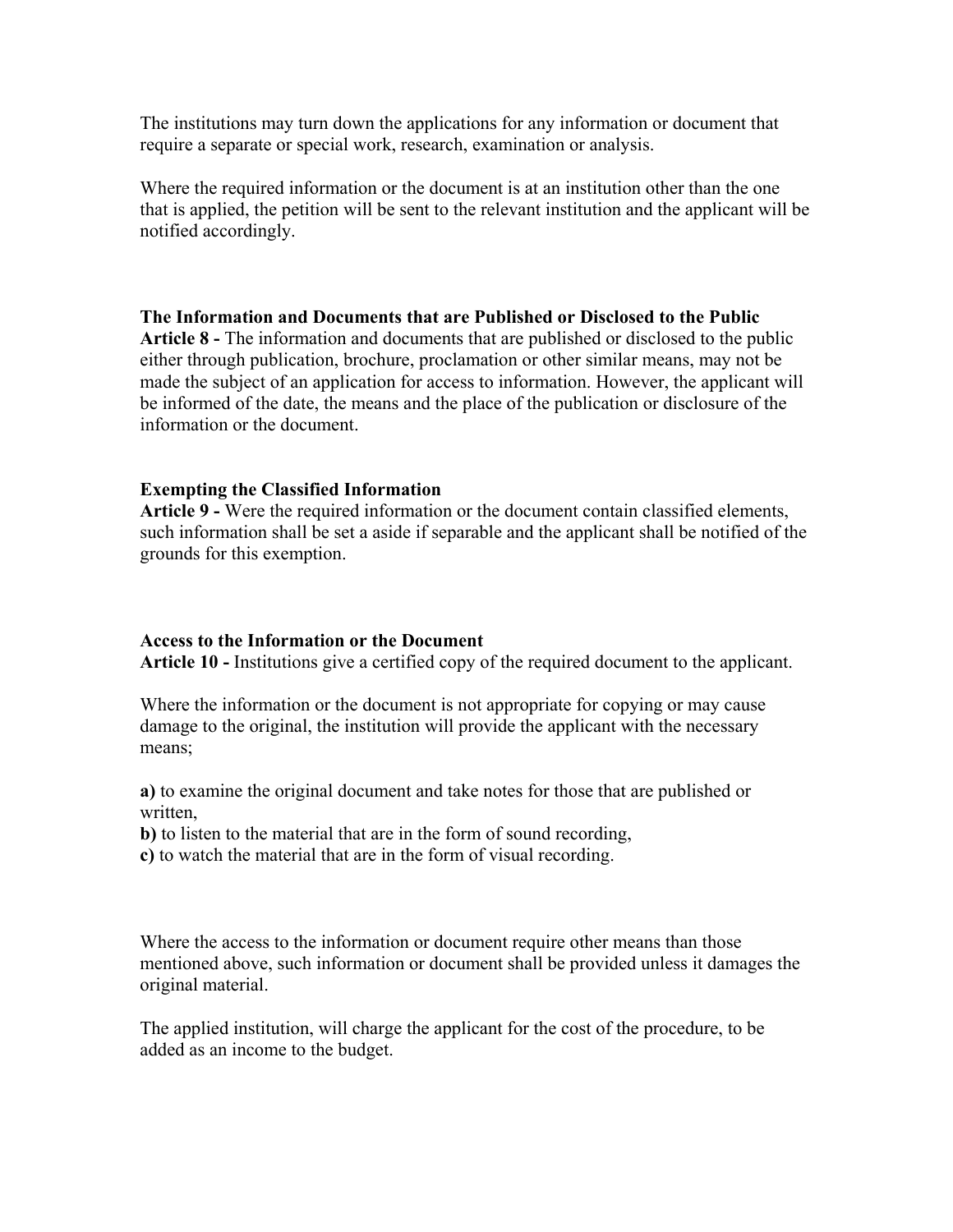#### **The time limits for access to information or document**

**Article 11 -** The institutions shall provide the required information within 15 working days. However, where the required information or document is to be obtained from another unit within the applied institution or it is necessary to receive the opinion of another institution or if the scope of the application pertains more than one institution; the access shall be provided in 30 working days. In such case, the applicant will be notified of the extension and its reasons within 15 working days.

The 15 working days time limit shall be suspended at the time when applicant is notified of the cost for the access to the information or the document stated in Article10. The applicant will be considered to have withdrawn the application unless the cost is paid within the next 15 working days.

## **Response to the Application**

**Article 12 -** Institutions notify the applicants, or inform them in electronic format, of the result of their applications regarding access to information. If the application is rejected the applicant will be notified of the reasons and the appeal mechanism against the decision.

#### **The Procedure for Appeal**

**Article 13 -** Within 15 days starting from the official notification, the applicant whose application for access to information is rejected due to the reasons under Articles 16 and 17, may appeal to the Board before appealing for judicial review. The Board shall render a decision within 30 days. The institutions are obliged to provide every kind of information and document that are required by the Board within 15 days.

Appeal to the Board suspends the time limit to refer to the administrative jurisdiction.

#### **The Board of Review of the Access to Information**

**Article 14 -** The Board of Review of the Access to Information reviews the administrative decisions rendered under Articles 16 and 17, and makes decisions regarding institutions on the exercise of right to information.

The Board is composed of 9 members. The Council of Ministers, appoint two members amongst the four candidates nominated by the General Board of the Court of Appeals and the Council of State from their members; three members, each amongst the scholars of criminal, constitutional and administrative law who bear the title Professor or Associate Professors; one member among the two candidates that have the qualifications to be elected as chief of bar and are nominated by the Turkish Bar Association, two members amongst those who have been serving as general director; and a member among judges in service of the Ministry of Justice as recommended by the Minister.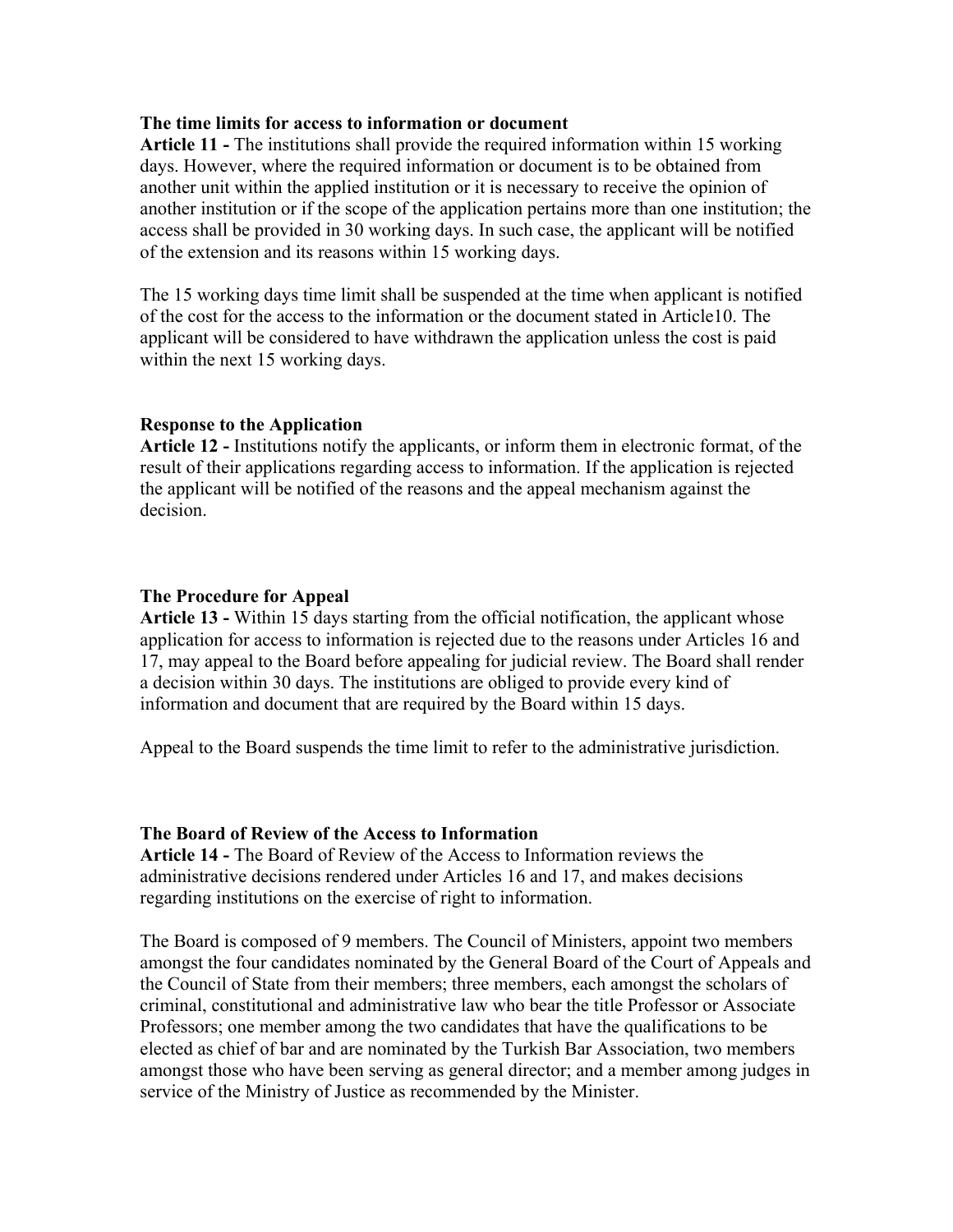Nomination is subject to the approval of the candidates.

The Board president is appointed by the Council of Ministers among the Board members.

The Board convenes at least once a month or anytime upon the call of the President when there is need.

Board Members serve for four years. The members, who complete their time may be reelected. In the event that a member leaves before four years, the new member who is elected with the same procedure to replace the leaving member, completes the period of the member that s/he has replaced. The former Board operates until the new Board starts to operate.

With reservation to the provisions of the Act No: 6245 dated 10.02.1954, Board members who already bear the title of public officer are paid the amount found as 2000 multiplied by public officer payment coefficient while those who do not qualify as public officer receives the amount multiplied by 1000. Those payments are exempt from any tax but only stamp tax.

The Board can set up commissions and working groups and in addition may invite representatives from the ministries, non-governmental organisations and other institutions to participate in the meetings as it finds appropriate.

The secretarial services of the Board are executed by the Prime Ministry.

The Prime Ministry prepares and puts into force the regulation concerning the procedure and the basis for the activities and tasks of the Board.

# **PART FOUR**

# **The Restrictions on the Right to Information**

## **The Transactions that are not subject to the Judicial Review**

**Article 15 -** The transactions that are not subject to the judicial review, those that affect the working life and professional honour of the persons, are within the scope of this law. The right to information provided in this way, does not eliminate the restriction regarding the judicial review of the transaction.

# **The Information and Documents Pertaining the State Secrets**

**Article 16-** The information and documents which qualify as state secrets which their disclosure clearly cause harm to the security of the state or foreign affairs or national defence and national security are out of the scope of the right to information provided herein.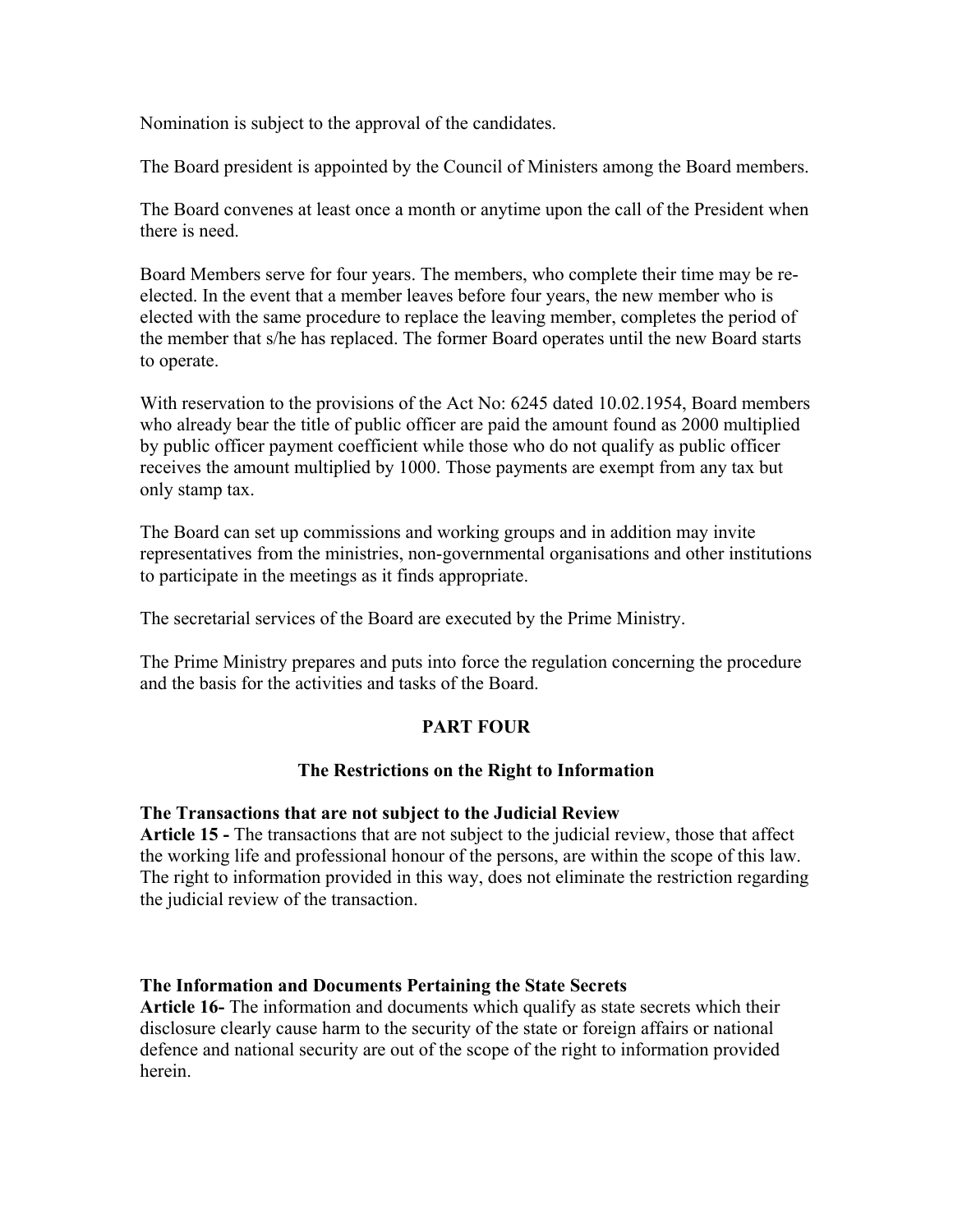**The Information and Documents Pertaining the Economical Interests of the State Article 17-** The information or documents of which their disclosure cause harm to the economical interests of the state or will cause unfair competition or enrichment, are out of the scope of this law.

## **The Information and Documents Pertaining the State Intelligence**

**Article 18-** The information and documents regarding the duties and activities of the civil and military intelligence units, are out of the scope of this law.

However the information and documents, that affect the professional honour and working life of the persons, are within the scope of right to information.

# **The Information and Documents Pertaining he Administrative Investigation**

**Article 19-** The information or the document that is related to the administrative investigation held by the administrative authorities and which will;

a) clearly violate the right of privacy of the individuals,

b) endanger the security or the life of the individuals or the officials that carry out the investigation,

c) jeopardise the security of the investigation,

d) disclose the source of the information which needs to be kept secret, or endanger the procurement of similar information in connection with the investigation,

are out of the scope of this Law.

# **The Information or Documents Pertaining the Judicial Investigation and Prosecution**

**Article 20-** The information or the document of which its disclosure or untimely disclosure will

a) give rise to a criminal offence,

b) endanger prevention and investigation of the crime or endanger the legal procedure for the detention and the prosecution of the criminals,

c) obstruct the proper operation judicial duty.

d) violate right to fair trial of a defendant in a pending case

are out of the scope of this law.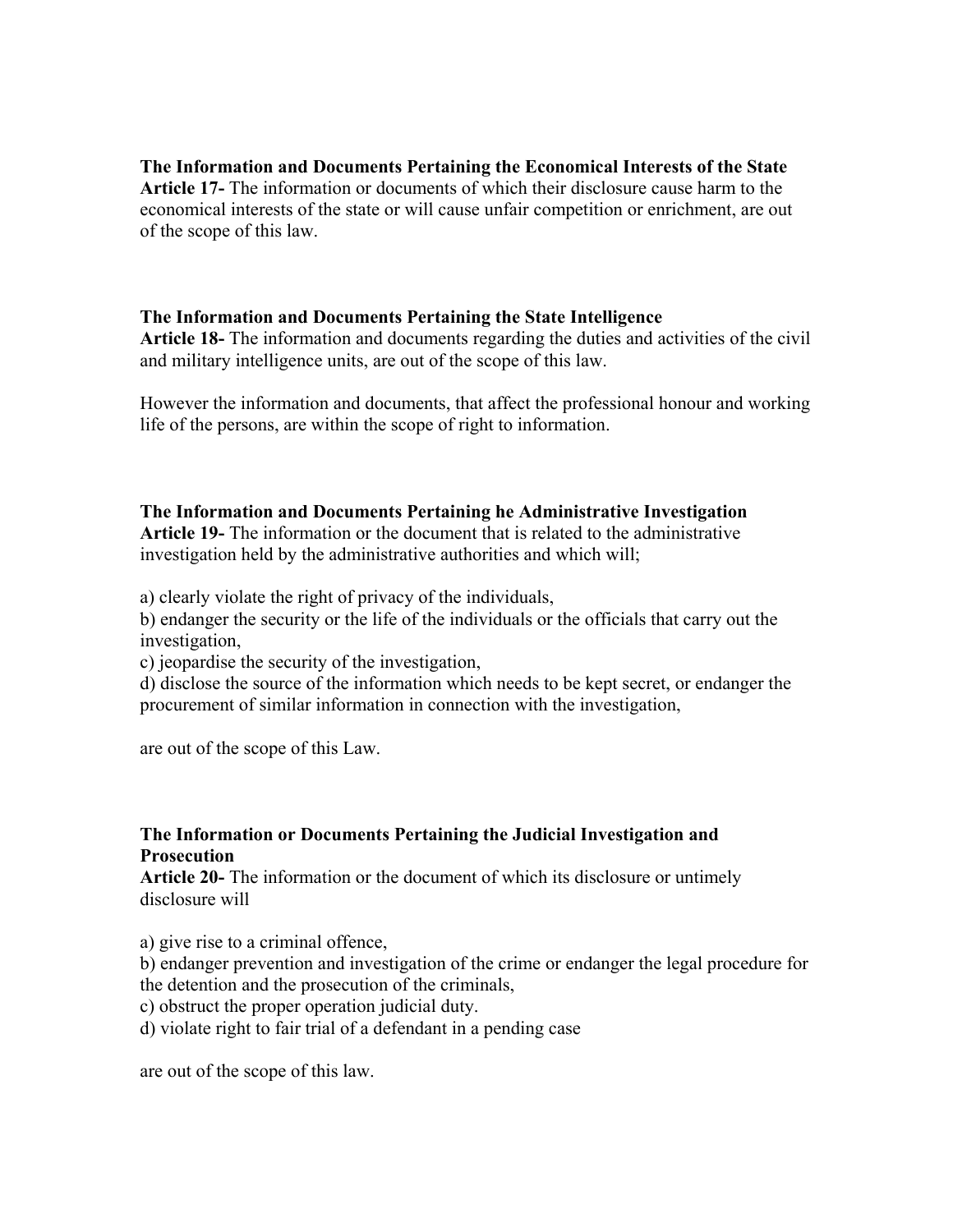The provisions of the Code of Criminal Procedure (Date: 4/4/1929, No:1412), Code of Civil Procedure (Date:18/6/1927, No: 1086), Code of Procedure of Administrative Jurisdiction (Date: 6/1/1982, No: 2577) and the provisions contained in other specific regulations are exempted from this Law.

#### **Privacy of the Individuals**

**Article 21-** With the proviso where the consent of the concerned individual has been received, the information and documents that will unjustly interfere with the health records, private and family life, honour and dignity, and the economical and professional interests of an individual, are out of the scope of the right to information.

Due to public interest considerations, personal information or documents may be disclosed by the institutions on the condition that concerned individual is notified of the disclosure at least 7 days in advance and his/her written consent is obtained.

#### **The Privacy of Communication**

**Article 22-** The information and documents that will violate the privacy of communication, are out of the scope of this law.

#### **Trade Secrets**

**Article 23-** The information and documents that are qualified as commercial secret in laws, and the commercial and financial information that are obtained by the institutions from the private or corporate persons with the condition of keeping secret, are out of the scope of this law.

## **Intellectual Property (Works of Art and Science)**

**Article 24-** In the event of application for access to information concerning intellectual property, the relevant provisions of the intellectual property law shall apply.

## **Institutions' Internal Regulations**

**Article 25-** The information and documents of the institutions that do not concern the public and are solely in connection with their personnel and the internal affairs, are out of the scope of the right to information. However, the employees of the institutions who are subject the regulations have the right to access to such information.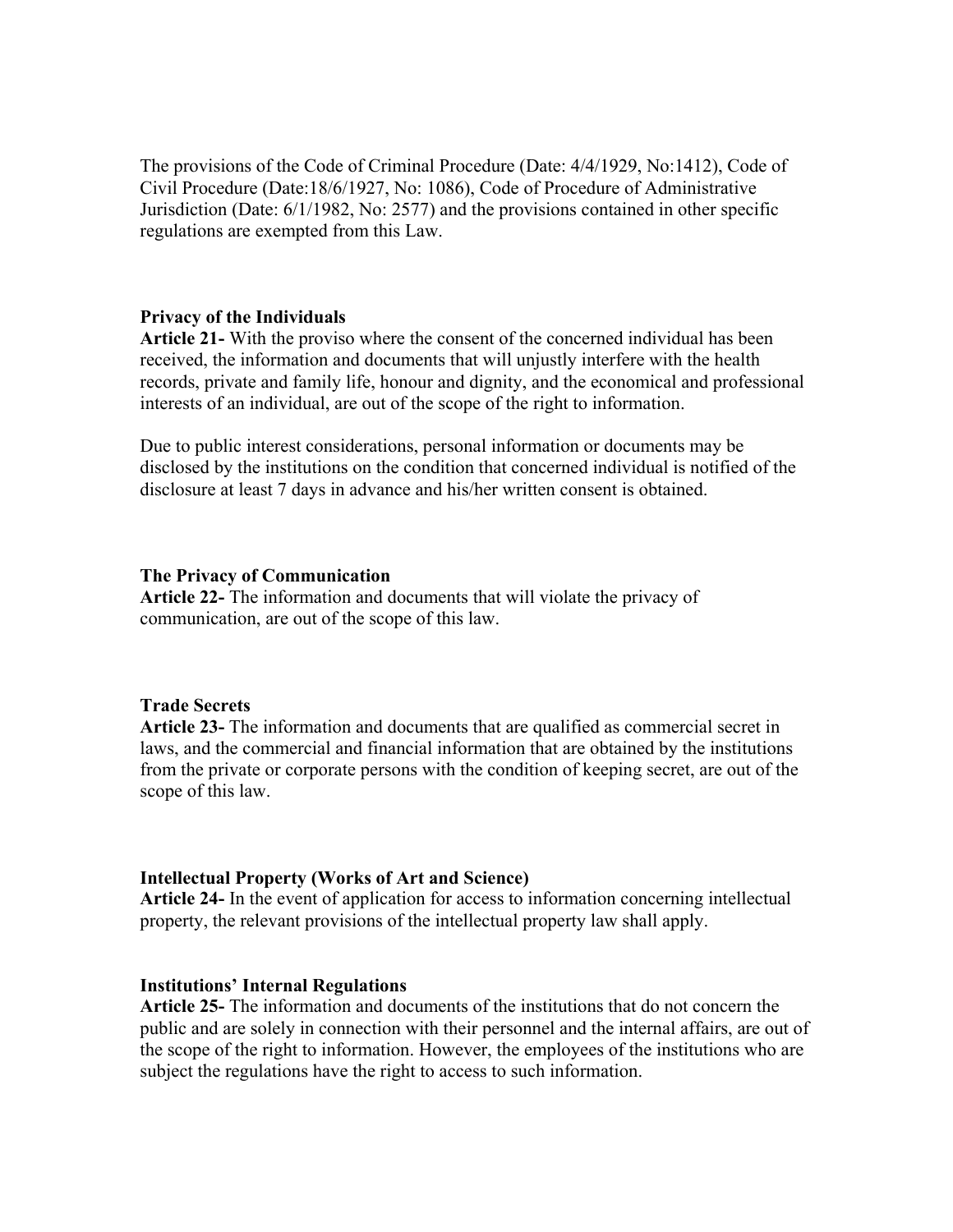## **Institutions' Internal Opinions, Information Notes and Recommendations**

**Article 26-** The information and document qualified as opinion, information note, proposals and recommendations which facilitate the execution of the activities of the institutions are within the scope of the right to information, unless the opposite is decided by that institution.

The opinions of the units, individuals or institutions that are legally obliged to give reports on scientific, cultural, technical, medical, financial, statistical, legal and other similar expertise fields are within the scope of the right to information with the proviso that such opinions constitute the basis of administrative decisions taken by the **institutions** 

#### **Requests for Recommendation and Opinions**

**Article 27-** The requests for recommendations and opinions are out of the scope of this law.

#### **Formerly Classified Information and Documents**

**Article 28-** The information and documents which cease to be classified either by a judicial or administrative decision are open to the applications for access to information, with the proviso that they fall within the scope of the other exceptions provided in this law.

# **PART FIVE**

#### **Miscellaneous**

#### **Criminal Provisions**

**Article 29-** Without prejudice to any prosecution to be conducted by virtue of general provisions of criminal law, the officials and other civil servants who negligently, recklessly or deliberately obstruct the application of this law, shall be subject to disciplinary sanctions as provided in the relevant regulations of personnel regime.

The information and documents that are obtained according to this law, cannot be copied and used for commercial interest.